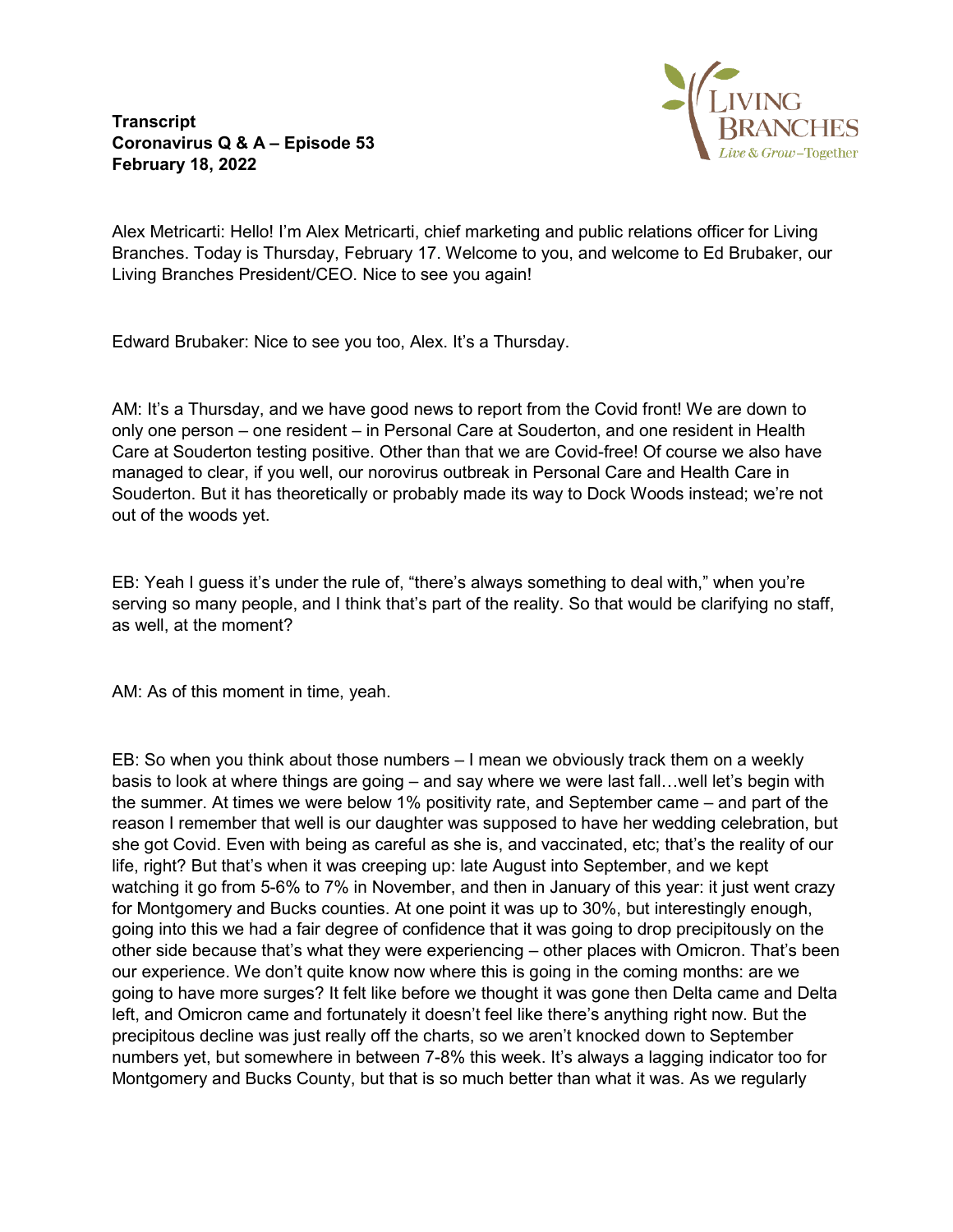say, our numbers reflect the community; the community is down, and we're down as you just said.

AM: Yeah. It's nice to see that decline, and at least for us in the Coronavirus response team, it's now made us even remotely considering: how does this end? What does this look like? Because clearly what we went through in January can't keep happening again. So how do we think we're going to be able to live like this in the long run?

EB: Right, and I think it's something we'll be learning over time. No one really fully knows, and we still want to be careful and kind of roll back the restrictions, if you will carefully, because we do serve a population that is in a more vulnerable category. It's easy to read the reduction of mask and vaccine mandates like in the newspaper about Philadelphia, for instance, and then say: well when's our time? Well the reality is we have a nursing center that has Department of Health regulations; we have Personal Care which has Department of Human Services regulations. So there are those kind of realities that we need to deal with, but it's good to be at this place. The goal and the hope really is that this will continue to be at a lower level, but we don't know what the future is going to be. We've learned that the last two years, and we'll have to be ready for whatever it is. But we'll be addressing things at the moment, and certainly Residential Living is one of those areas where we have more flexibility because it's less regulated.

AM: Yeah. It's interesting to think over the next couple of years if this will start to follow sort of that pattern of flu, where summertime the cases are really down and then as the weather gets colder and everybody goes indoor, it starts creeping up again. It kind of seems like it will, but of course it's too early to have an idea.

EB: Yeah, it's hard to know what the long-term of this is going to be. The interesting thing, too, is there's a lot of thing we call "vaccines," but it feels like maybe there was some lack of clarity, perhaps, or assumptions perhaps even, because I was thinking about last night again. You know I would suspect a lot of people that even would be persons who would not be wanting to get the vaccine wouldn't think twice about getting the polio vaccine. I don't think anyone would want polio, or small pox, or rheumatic fever – whatever those things may be, but with some of those vaccines, the efficacy was pretty much: if you got the vaccine, you would not get the illness. So there was kind of a direct cause and effect. I believe 100% that the vaccine for Covid is very important, but because of the fact that it's more like the flu shot, where it's going to tamp it down or help you not get the strain, but there's still flu in that flu season. And so it's kind of this odd place we're in because it doesn't fully eradicate it, but it's really, really helpful, and there's no question. I mean we've said this before: the people who've passed away recently at Living Branches were the unvaccinated. So among the population we serve, no question in my mind that the vaccine is very important. I think because of the fact that it's not this 100% thing, it's too easy to take potshots perhaps, and say, "See!"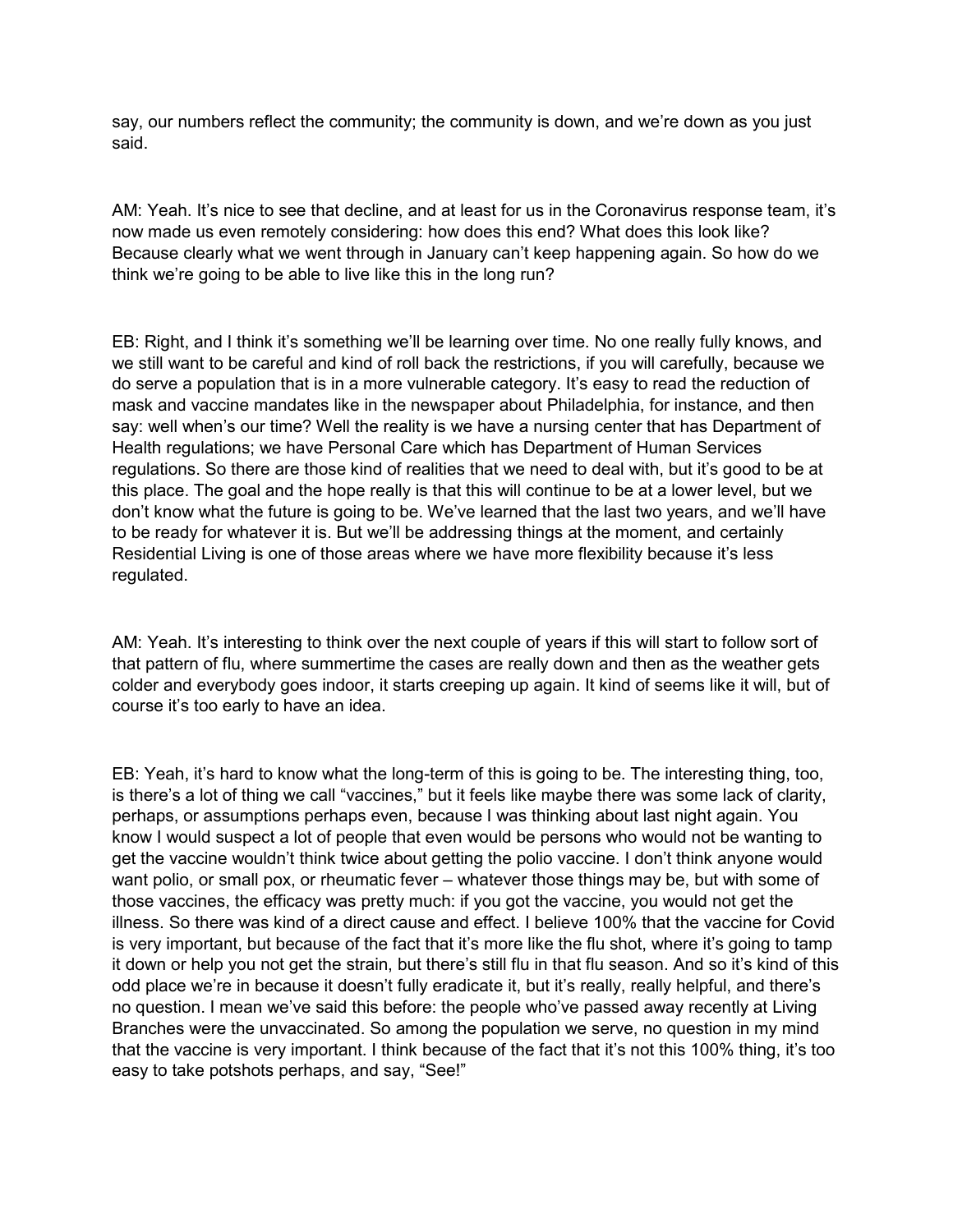AM: It doesn't work.

EB: Yeah, whereas you wouldn't say the same thing about the polio vaccine, for instance. But I think that doesn't for me – or hopefully for all of us – that it still isn't very, very important. It still has made such a difference, and I for one am thankful for it.

AM: Yeah. Well our questions from residents this week; dining is a popular question, so let's go back to that again. People are asking, of course, when are we going to be able to have guests join us again in the dining rooms?

EB: Yeah, and we had had guests that could come in last year when the rates were lower. Then as we were anticipating the predicted Omicron surge for January, we felt that we really needed to close that off. So we did, and we were essentially looking at it two weeks at a time. Last week we had Coronavirus response team, and we decided to keep it closed again. We want to work out of this, if you will, slowly and intelligently so we don't go too quickly and then have a problem. It's always going to be trying to find that balance. This will definitely be looked at again next week, and if the rates continue to drop as they have been the last few weeks, I would anticipate the reopening somewhere in the near future for guests again. We're watching the numbers; that's really what we're doing, and if they continue in the direction they're going, I'm confident we'll be able to work at the guest meal policy as well.

AM: People will be very excited to hear that! We also had a little bit of feedback this last week on our last video, and what we were saying about empathy in society. Maybe we should talk just a bit about that.

EB: Yeah, there were some comments going back and forth from me and you, I think, around empathy and just the need for that in society. I think in some of our passion for talking about it and strong feelings about it, connected it a little too much about the vaccine, and some of those comments were really more intended for our society in general. It feels like we're in this place – you know - where we're missing an empathy gene for each other. When you read things on Twitter and some other places, you know the attack mode that people go into so quickly is really unfortunate. So here we are in Covid in the midst of that, and we want to redevelop that ability to be empathetic for people, and empathetic for people who are coming at things differently from us, too, and have different opinions. Yeah; I think some of the comments could have been interpreted a bit differently than what we had intended. Our intent was to speak to society in general, and just the need for respect for each other, for empathy for each other, and be respectful of people with different opinions. That has been so important in the pandemic and will continue to be so important as we move forward.

AM: Absolutely. Another thing that happened for us in this past couple of weeks is the CDC had updated some of their guidance around who's vaccinated, who's boosted; what does that mean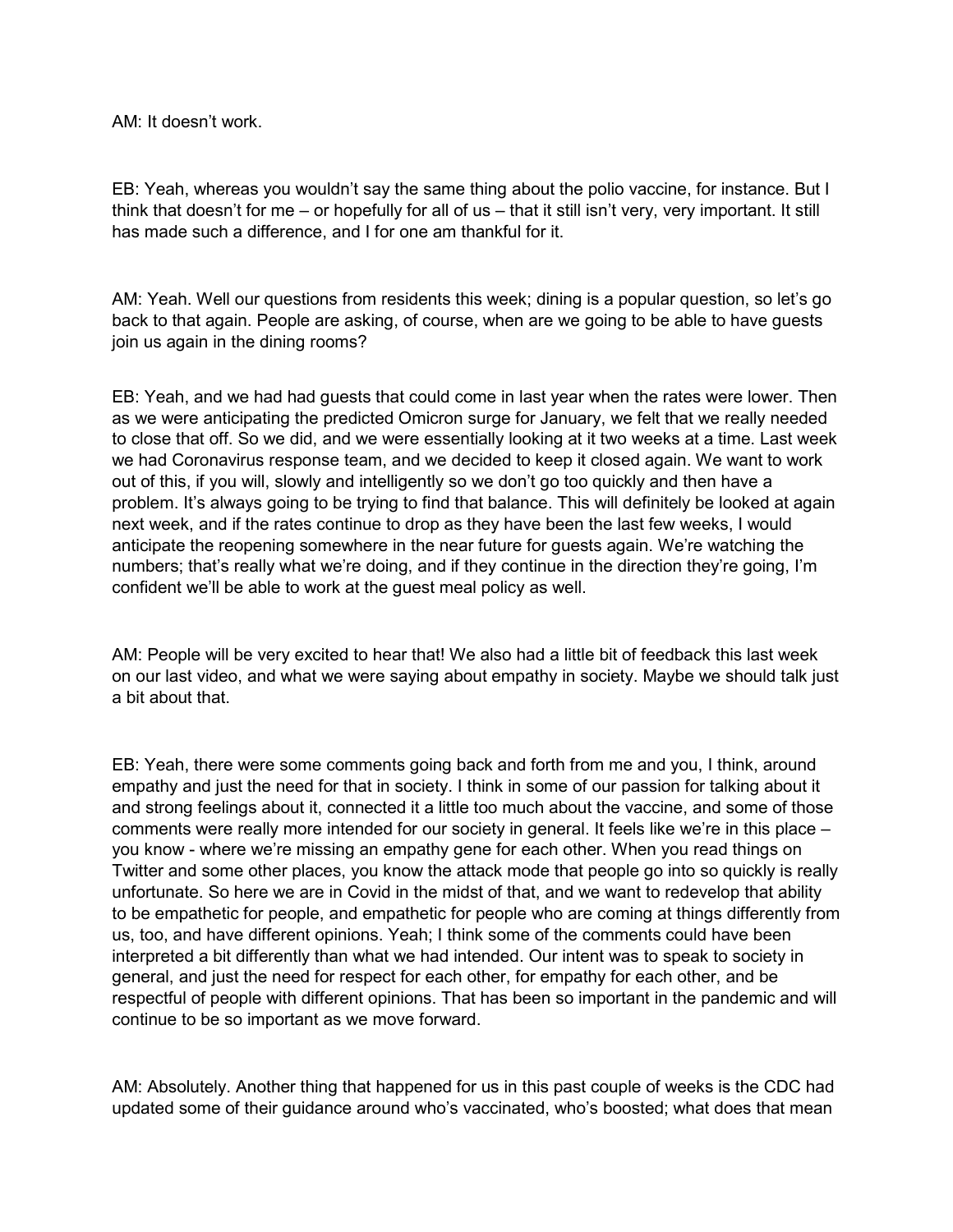for nursing homes? This past week the Pennsylvania Department of Health clarified some of that information based on what the CDC had. I want us just to talk real briefly about this because this has impact on our residents – both residents who are in Health Care centers right now and residents who might need to be in Health Care centers right now. As you know essentially what the state has done now has divided persons into categories of up-to-date or not up-to-date. So if you are an "up-to-date person" you either have had Covid in the last 90 days or you are vaccinated and boosted, if you are eligible for a booster. If you're not "up-to-date," you either haven't had Covid, haven't been vaccinated, or are behind on your booster shot. So the big difference in this for us now is that if you are not up-to-date and you are in a skilled nursing center, and you are off campus for 24 hours or you're just being admitted to that skilled nursing center, you have to quarantine for 10 days. You also have to quarantine for 10 days if you are not up-to-date if anyone in that nursing center tests positive, and that's a big change for people who maybe have had their first doses of the vaccine, and haven't had their second. Or haven't been boosted.

EB: Yeah. That's an important thing to keep in mind, too, because as people may be watching this video – our people in the community, our residents, our staff – our positions that we need to take are also partly based on the regulatory bodies that tell us what we need to be looking at. You're absolutely right. The old days of "fully vaccinated"…well that meant you had your sequence of two shots, or one shot depending on which vaccine you got, and now with the booster: up-to-date is the qualifier. As opposed to the term "fully vaccinated," so maybe we should have invited Aaron Rodgers to explain all that. Ha! But you know because words matter, right? They're important to be clear as to what we mean, and so that's the new terminology: upto-date. So if you are – and I think we might have talked about this a bit in the last video as well but – you need to be up-to-date in order to not have to quarantine. That is a pretty big deal. The question in my mind is: is that going to stick for long term or depending on where Covid goes in the coming months or year or two…? Because that has a big impact on our residents, on admissions to the nursing home, all those kinds of things. So my sense is that's where we are now; that may need to evolve over time, but you're absolutely right: that's where it is now. And that does have some implications, so what it means really is, we want to encourage people to be fully up-to-date, and that means vaccinated, or boosted, or having had Covid in the last 90 days. Now that would be the least desirable way to get to up-to-date, okay, in my opinion, but it is a classification that would be there. It means we want to continue to encourage residents to be boosted, because if you think about it too, if you're in Personal Care and are not boosted, and you go to the hospital and need Health Care, you're going to need to be quarantined, as you noted. But if you're boosted, that eliminates that reality. So it does get confusing, and we need to continue to get information out so people understand it, but at the end of the day, for our residents: the ideal would be that they're vaccinated and boosted, and that qualifies them as being fully up-to-date, and eliminates what we just talked about.

AM: Yeah, and what happens in Personal Care regulations often follows what happens in Health Care regulation. I think the thing that's maybe most concerning for me about the possible application of this in Personal Care, is if you're not up-to-date and you want to go home with your family overnight – you know if you're having a party or celebrating somebody's birthday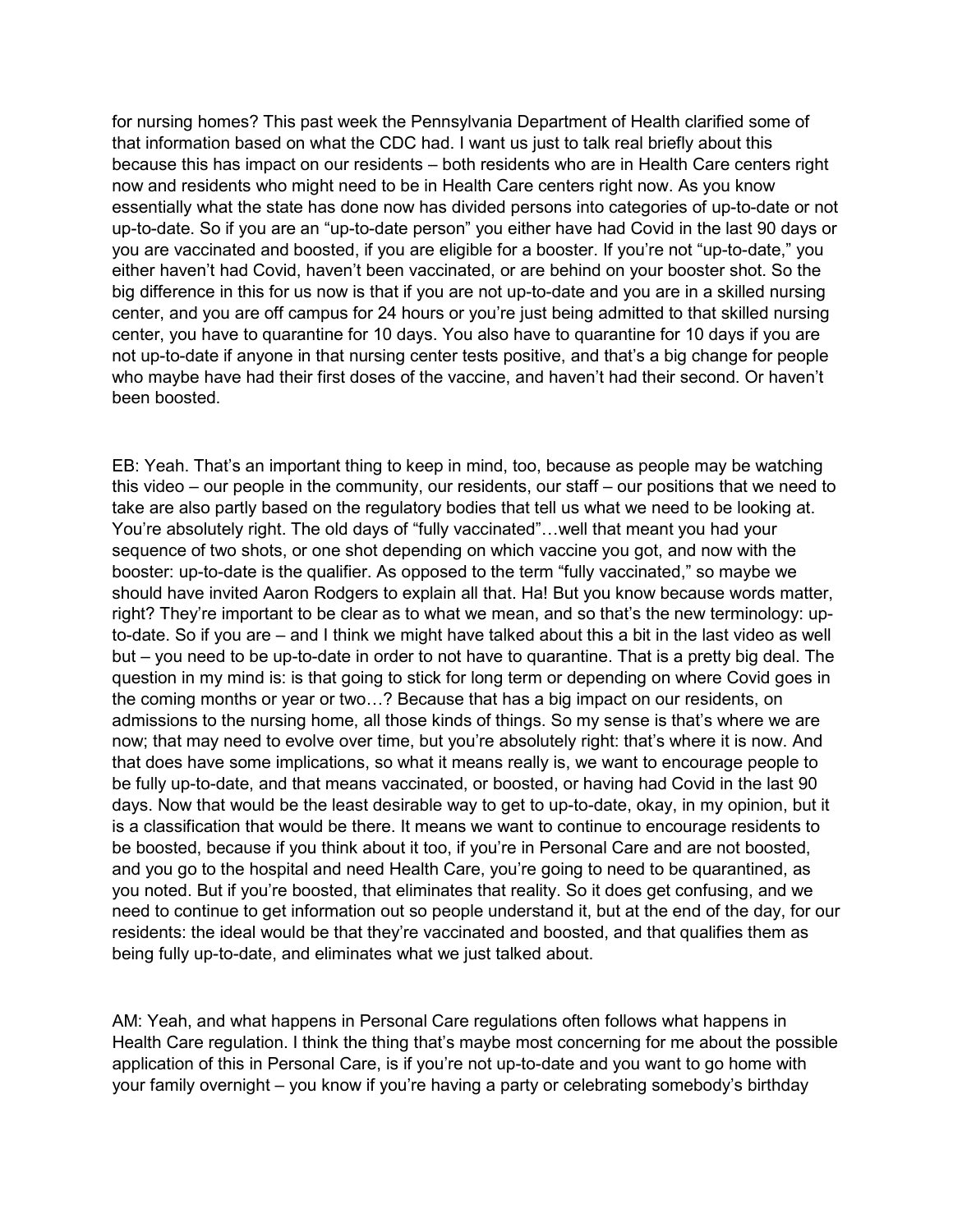and you want to stay overnight – you're going to have to quarantine for 10 days when you come back. That has more of an impact in Personal Care than it will in Health Care.

EB: That's right. The interesting thing with that is too, you know a lot of the things you reading as we'll keep evaluating this to see where case counts go – you know I was reading about that in the article in Philly and the mask mandates and vaccination mandates to go into restaurants, those kinds of things – so that…it would seem to me that that will need to continue to be evaluated because if, depending where this goes, the case counts really continue to drop and it's not happening a whole lot, to have that level of restriction – from my perspective in the longterm – is probably not ideal, or helpful, or needed. But that's what it is now; we need to follow those regulations and so we need to also make our voices known and give feedback, too, as to how these things are impacting us. At the end of the day, it seems to me over the long term the case counts in the local community are going to have a big impact on how some of these things play out.

AM: Yeah, and I think that hopefully at least, summertime comes and this will resolve. But it does seem that DHS regulations and DOH regulations…they're definitely a lagging indicator.

EB: That's true.

AM: So it's going to take a while for them to change that guidance.

EB: Yeah. That makes sense, too, because it's always easier to put a mandate in place. You know you think about it, and you might be late in getting it in place in the first place because you have to evaluate things. The same thing applies when you're – you know – unwrapping things as well, and so it's just part of the reality. We'll continue to work with that.

AM: Maybe we should just mention, as a reminder at that: if you're not vaccinated or you're not up-to-date, we are doing vaccine clinics at Living Branches. You can check the website; the information is there, or you could talk to your nurse or social worker – they'll help you sign up. That's available for anybody! At this point come one, come all. Ha! Maybe to close – maybe we should talk about something not Covid-related just for a moment or two.

EB: Well and actually before we get to that, though, there were some other reflection I was thinking about just because of a phone call I had today. That was this whole idea that we've been talking about, executively or sheep team and otherwise too: we've been through this really difficult time – emotionally, physically, and spiritually you know. The last two years has just really been difficult, and I was talking to a clinical social worker today because I'm going to be bringing them in to do work with our more senior-level managers – at least a few of them as a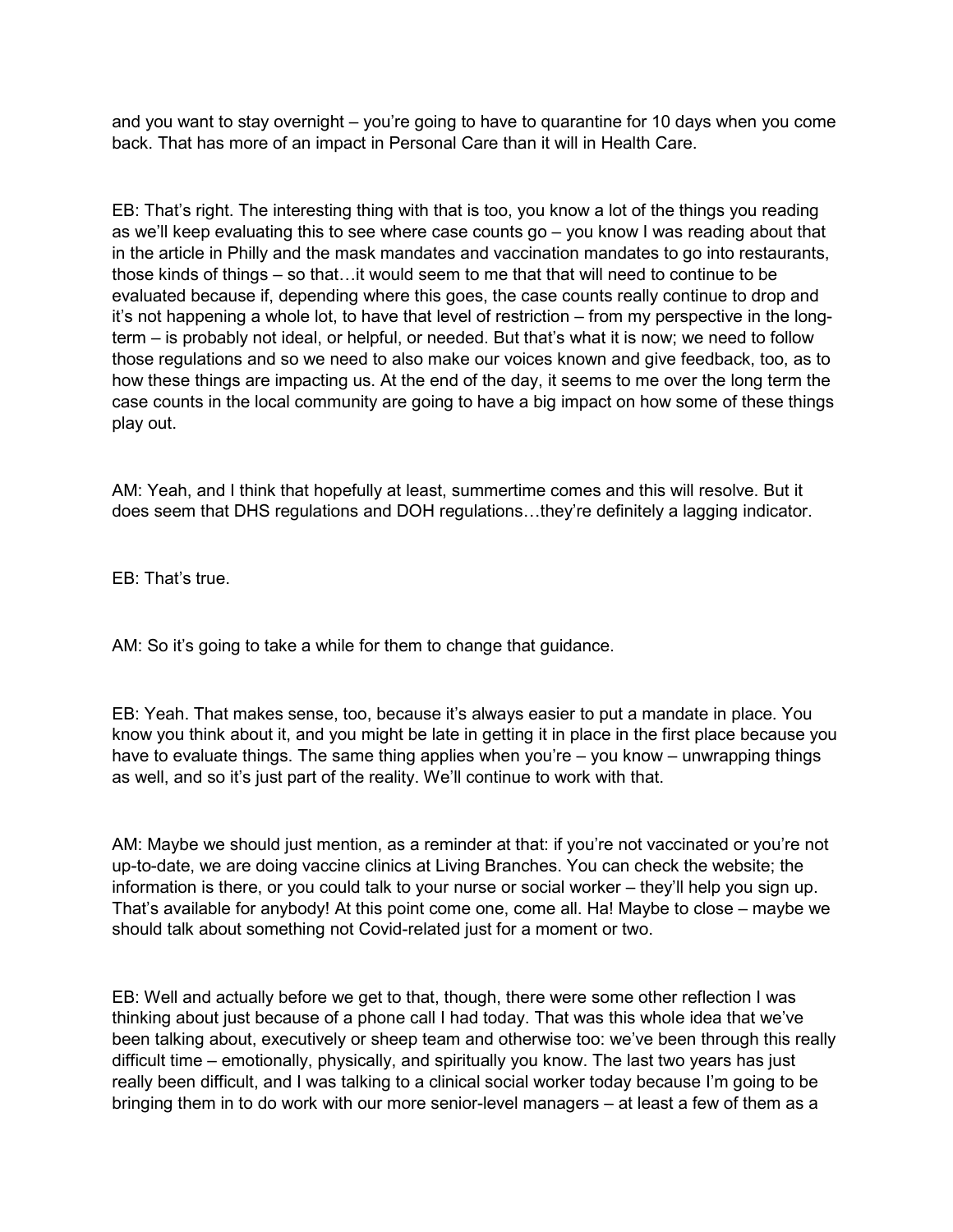pilot to see how it goes and how it's received. But the idea that was reflected on was, you know, when you go through these kinds of crises, and then it feels better – like it feels like we're getting into a better place – and then these other feelings of anger, or resentment, or other things come up…and you say: wait a second, I should be feeling better, but where is this coming from? Those are natural occurrences he described in terms of his own situation, at times in his life where he was coming out of a hard time, and these feelings you think, "I shouldn't be having them because it's getting better."

AM: Right.

EB: But it's that whole idea of: how do we respond to crises, and constant crises? The idea is you have to be on; you have to be on, right? You can't let your guard down; you need all the energy you can, but then if it's getting better you relax a bit, and you don't need to be as wound…but then you start experiencing those other feelings that maybe you didn't allow in before. So "getting out" of this crisis will need some attention as well for our staff, for our residents, and for our society frankly as we think about: how do we make sense of this new reality? Whatever that looks like.

AM: That's really interesting especially when you think about it in relationship to this type of event, where just when you start to relax and say, "Okay maybe I can get back to normal," it can come back again. It's not like a tornado or something that destroys your town, and you know is going to be a one-time-only event; it seems like it's always there in the back of your mind. We're definitely going to have to spend some time thinking about that.

EB: Right. Yeah the emotional element is sometimes forgotten in some of these kinds of things.

AM: Yeah, definitely. Well now should we talk about non Covid-related things?

EB: Sure! Absolutely.

AM: We have some construction projects that are going to be starting hopefully very soon. Haha! I can't imagine how complicated it must be to try to work on construction things – I mean I'm working on it a little bit, but – in this market for getting resources and getting builders, and suppliers and everything. It must just be terrible.

EB: Yeah it's a little challenging, but we have a lot of good people working at it. But yeah that alone can be a full-time job and then Covid is an overlay, so it's been interesting in that regard. We've been planning this for a long time and certainly Covid things slowed things a lot –